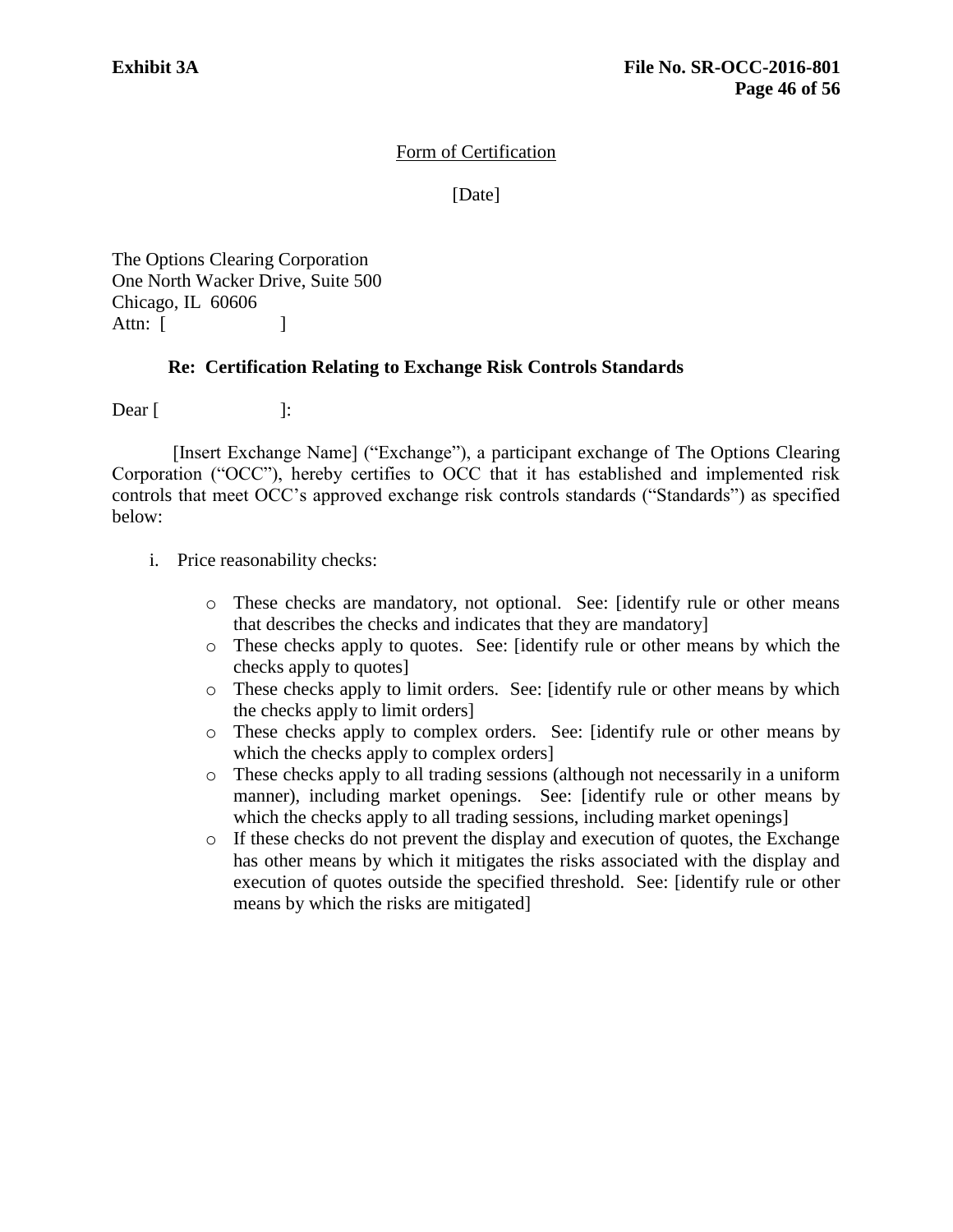- ii. Drill-through protections:
	- o These protections are mandatory, not optional, and include reasonably quantifiable limits. See: [identify rule or other means that describes the protections (including the reasonably quantifiable limits) and indicates that they are mandatory]
	- o These protections cover all orders, including market, limit and complex orders. See: [identify rule or other means by which the protections cover all orders, including market, limit and complex orders]
	- o These protections apply to all trading sessions (although not necessarily in a uniform manner), including market openings. See: [identify rule or other means by which the protections apply to all trading sessions, including market openings]
- iii. Activity-based protections:
	- o These protections apply to and across all traded products. See: [identify rule or other means that describes the protections and indicates that they apply to and across all traded products]
	- o Use of these protections is mandatory where such use is consistent with sound risk management practice. See: [identify rule or other means that indicates whether available activity-based protections are mandatory]
	- o These protections include a maximum number of contracts and/or orders that can be entered and/or executed over a set period of time. See: [identify rule or other means by which the protections limit the number of contracts and/or orders that can be entered and/or executed over a set period of time]
- iv. Kill-switch protections:
	- o These protections provide participants on the Exchange the ability to "cancel-ondisconnect" (*i.e*., cancel all orders or quotes in the event the participant disconnects from the Exchange). See: [identify rule or other means that describes the protections and indicates that they are available to market participants]
	- o These protections include "heartbeat monitors" that periodically send a signal to each participant anticipating a response, which allow the Exchange to cancel all quotes or orders for any participant that does not respond, and are mandatory in the case of market makers. See: [identify rule or other means that describes the protections, indicates that they are available to market participants, and indicates that they are mandatory in the case of market makers]
	- o These protections include the ability for a participant on the Exchange to cancel all quotes and/or orders with a single message to the Exchange, with availability of backup alternative messaging systems. See: [identify rule or other means that describes this aspect of these protections]
	- o These protections restrict automated re-entry to trading after the activation of a kill-switch protection in order to prevent repeated triggering of the kill-switch.